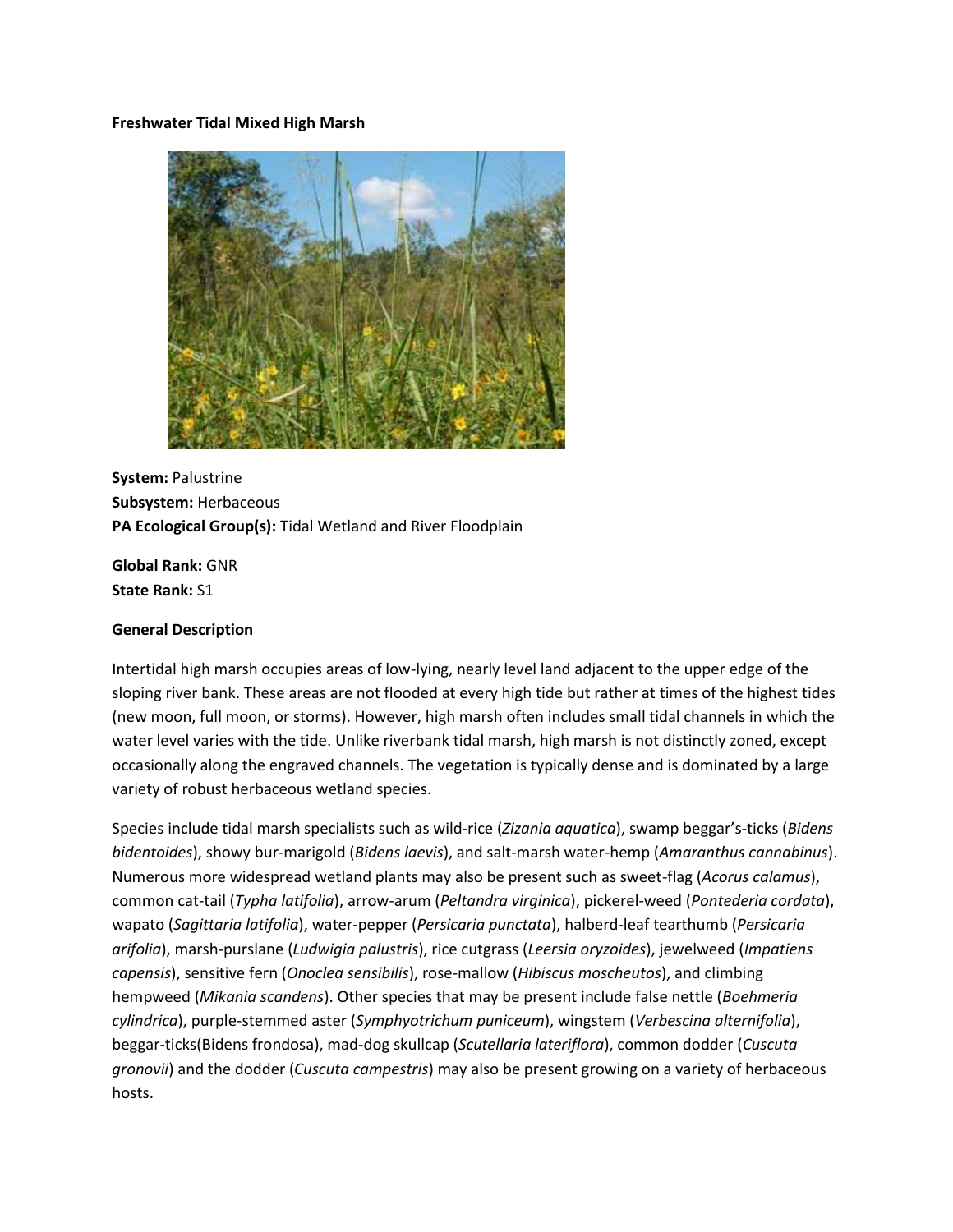Invasive, non-native species that may be present include common reed (*Phragmites australis*), grass (*Arthraxon hispidus*), purple loosestrife (*Lythrum salicaria*), and yellow flag (*Iris pseudacorus*).

# **Rank Justification**

Critically imperiled in the jurisdiction because of extreme rarity or because of some factor(s), such as very steep declines, making it especially vulnerable to extirpation .

# **Identification**

- The lack of zonation distinguishes this tidal marsh type
- Dominated by wild-rice (*Zizania aquatica*), salt-marsh water-hemp (*Amaranthus cannabinus*), and swamp beggar-ticks (*Bidens bidentoides*)
- Occurs on Coastal Plain

# **Characteristic Species**

Herbs

- Wild-rice (*[Zizania aquatica](http://www.natureserve.org/explorer/servlet/NatureServe?searchName=Zizania+aquatica)*)
- [Swamp beggar-ticks \(](http://www.natureserve.org/explorer/servlet/NatureServe?searchName=Bidens+bidentoides)*Bidens bidentoides*)
- [Showy bur-marigold \(](http://www.natureserve.org/explorer/servlet/NatureServe?searchName=Bidens+laevis)*Bidens laevis*)
- [Salt-marsh water-hemp \(](http://www.natureserve.org/explorer/servlet/NatureServe?searchName=Amaranthus+cannabinus)*Amaranthus cannabinus*)
- Rose-mallow (*[Hibiscus moscheutos](http://www.natureserve.org/explorer/servlet/NatureServe?searchName=Hibiscus+moscheutos)*)
- [Common cat-tail \(](http://www.natureserve.org/explorer/servlet/NatureServe?searchName=Typha+latifolia)*Typha latifolia*)
- Sweet flag (*[Acorus calamus](http://www.natureserve.org/explorer/servlet/NatureServe?searchName=Acorus+calamus)*)
- Arrow-arum (*[Peltandra virginica](http://www.natureserve.org/explorer/servlet/NatureServe?searchName=Peltandra+virginica)*)
- Pickerel-weed (*[Pontederia cordata](http://www.natureserve.org/explorer/servlet/NatureServe?searchName=Pontederia+cordata)*)
- Wapato (*[Sagittaria latifolia](http://www.natureserve.org/explorer/servlet/NatureServe?searchName=Sagittaria+latifolia)*)
- [Tussock sedge \(](http://www.natureserve.org/explorer/servlet/NatureServe?searchName=Carex+stricta)*Carex stricta*)
- [Dotted smartweed \(](http://www.natureserve.org/explorer/servlet/NatureServe?searchName=Polygonum+punctatum%20%20)*Persicaria punctata*)
- Tearthumb (*[Persicaria sagittata](http://www.natureserve.org/explorer/servlet/NatureServe?searchName=Polygonum+sagittatum%20)*)
- Rice cutgrass (*[Leersia oryzoides](http://www.natureserve.org/explorer/servlet/NatureServe?searchName=Leersia+oryzoides)*)
- Clearweed (*[Pilea pumila](http://www.natureserve.org/explorer/servlet/NatureServe?searchName=Pilea+pumila)*)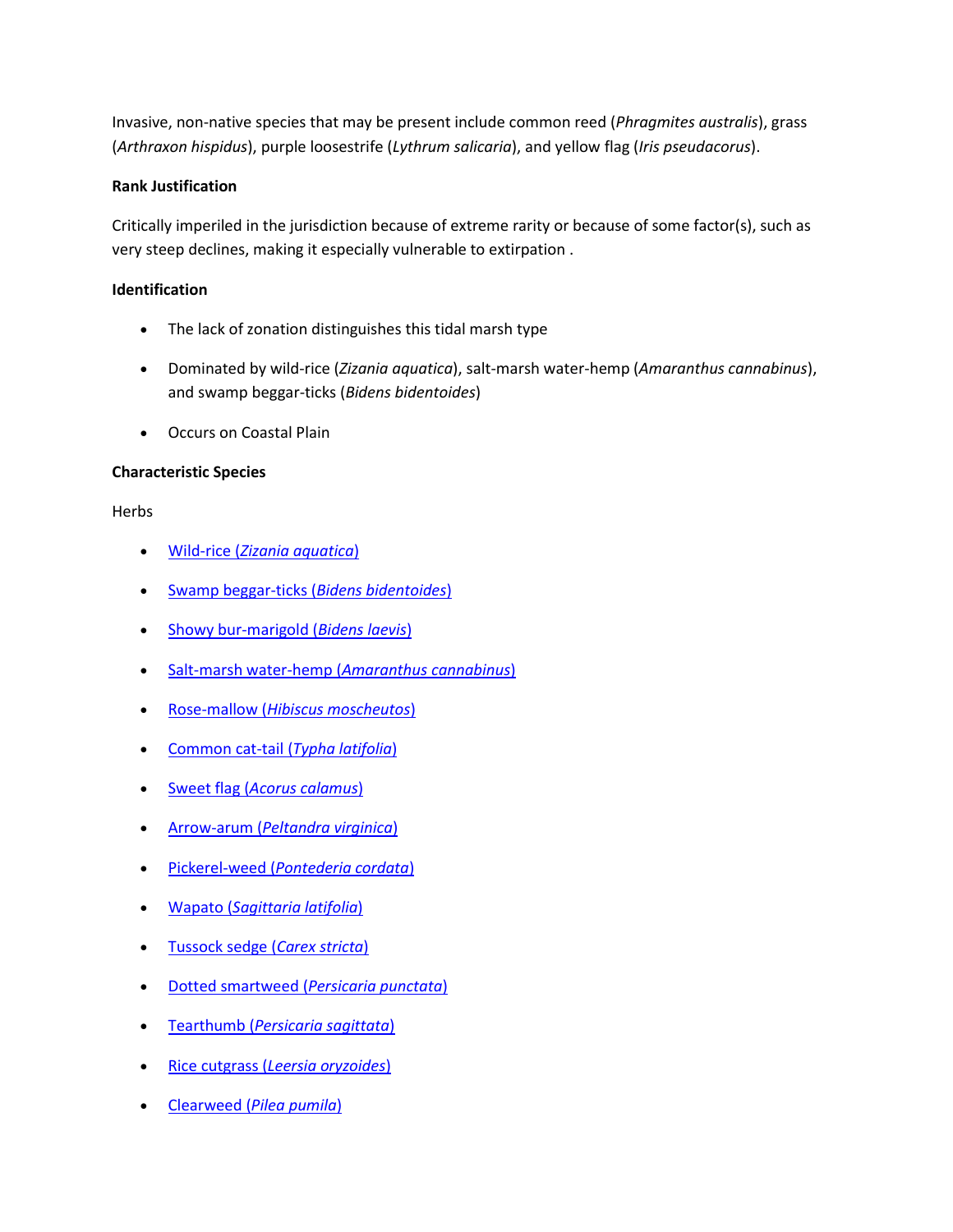Marsh-purslane (*[Ludwigia palustris](http://www.natureserve.org/explorer/servlet/NatureServe?searchName=Ludwigia+palustris)*)

## **International Vegetation Classification Associations:**

[Freshwater Tidal Mixed High Marsh](http://www.natureserve.org/explorer/servlet/NatureServe?searchCommunityUid=ELEMENT_GLOBAL.2.689421) (CEGL006325)

#### **NatureServe Ecological Systems:**

[Northern Atlantic Coastal Plain Fresh and Oligohaline Tidal Marsh](http://www.natureserve.org/explorer/servlet/NatureServe?searchSystemUid=ELEMENT_GLOBAL.2.723075) (CES203.516)

### **Origin of Concept**

Rhoads and Block

#### **Pennsylvania Community Code**

na : Not Available

### **Similar Ecological Communities**

Freshwater Tidal Mixed High Marsh overlaps with the upper zone of Riverbank Freshwater Tidal Marsh, the two types have a number of species in common. The main difference between them is the elevation above mean high tide and the lack, in the high marsh, of a distinct slope and the resulting zonation of the vegetation. Freshwater Tidal Mixed High Marsh may also resemble Mixed Forb – Graminoid Wet Meadow community. However, the presence of tidal marsh species such as wild-rice (*Zizania aquatica*), salt-marsh water-hemp (*Amaranthus cannabinus*), and swamp beggar's-ticks (*Bidens bidentoides*) is definitive.

#### **Fike Crosswalk**

None. This type is new to the Pennsylvania Plant Community Classification developed from inventory studies of Bucks County by Morris Arboretum.

#### **Conservation Value**

Freshwater Tidal Mixed High Marsh is a rare community type in Pennsylvania and provides habitat for species not found elsewhere in Pennsylvania. This community also serves as a buffer for sediment and pollution runoff from adjacent developed lands by slowing the flow of surficial water causing sediment to settle within this wetland, providing a flood buffer along the Delaware Estuary. Rare species may include wild-rice (*Zizania aquatica*), showy bur-marigold (*Bidens laevis*), salt-marsh water-hemp (*Amaranthus cannabinus*), swamp beggar's-ticks (*Bidens bidentoides*), river bulrush (*Schoenoplectus fluviatilis*), Walter's barnyard grass (*Echinochloa walteri*), and gypsy-wort (*Lycopus rubellus*).

#### **Threats**

Threats to intertidal high marsh communities include sea level rise; conversion to residential, commercial, or industrial uses, water pollution, and colonization by non-native invasive species,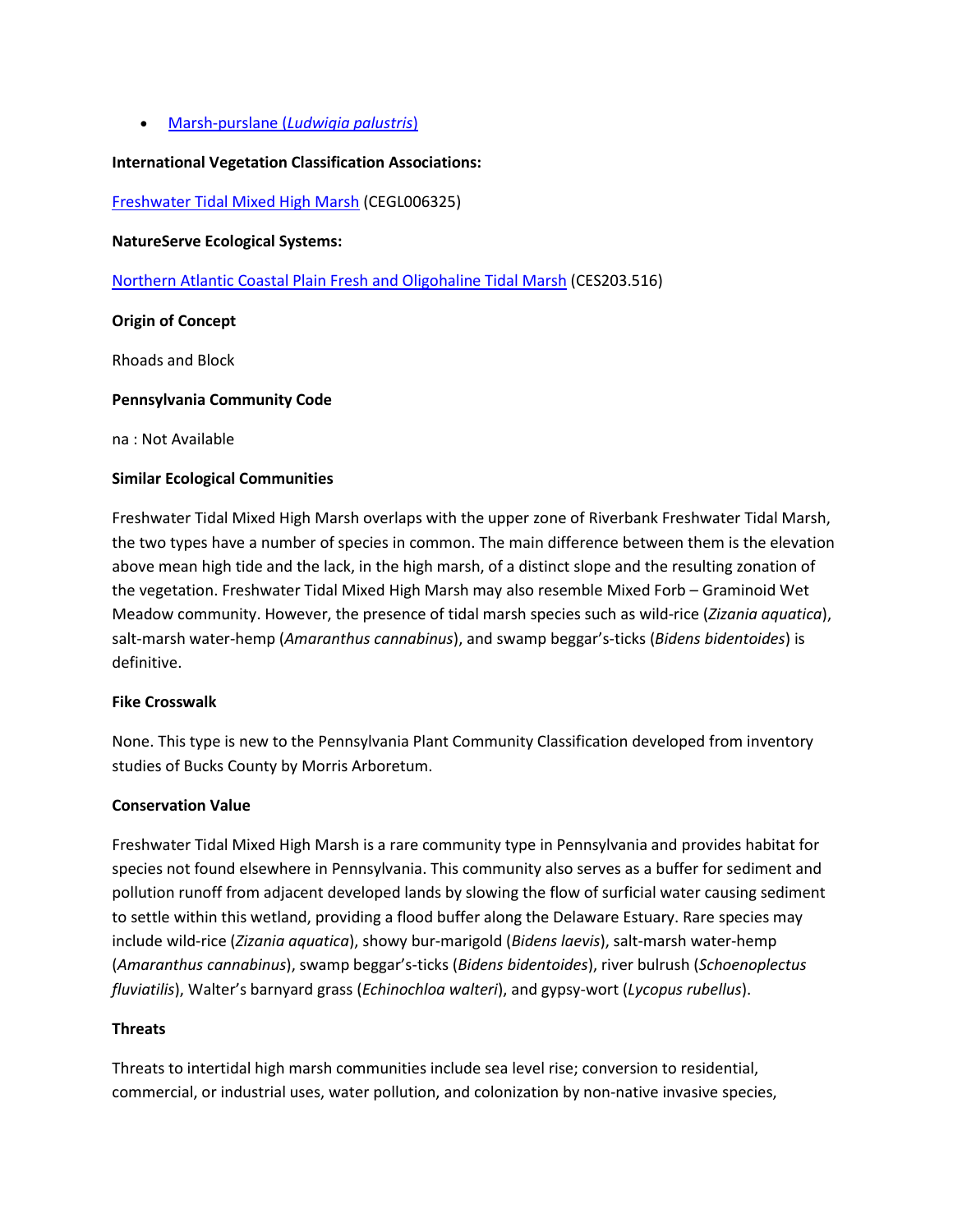especially common reed (*Phragmites australis* ssp. *australis*). Inappropriate land use, such as planned waterfront housing developments, continues to threaten the remaining unprotected tidal marsh occurrences.

# **Management**

There is a need to identify sites where existing land use could allow for inland migration of freshwater tidal marsh communities as sea level rises and secure theses sites as protected open space. All remaining freshwater tidal marsh communities should be protected from incompatible land use. Opportunities for restoration of freshwater tidal marsh communities should also be pursued. Invasive species control should be implemented at sites where common reed (*Phragmites australis* ssp. *australis*) is established.

# **Research Needs**

All remaining freshwater tidal marsh sites should be inventoried, evaluated, and mapped. In addition, quantitative inventory data are needed to refine descriptions of species composition. Regular monitoring should be instituted at selected sites.

## **Range Map**



## **Pennsylvania Range**

Tidal high marsh is very limited in Pennsylvania, the best remaining examples are found in Bucks County along the Neshaminy Creek at Neshaminy State Park and at Biles Island.

## **Global Distribution**